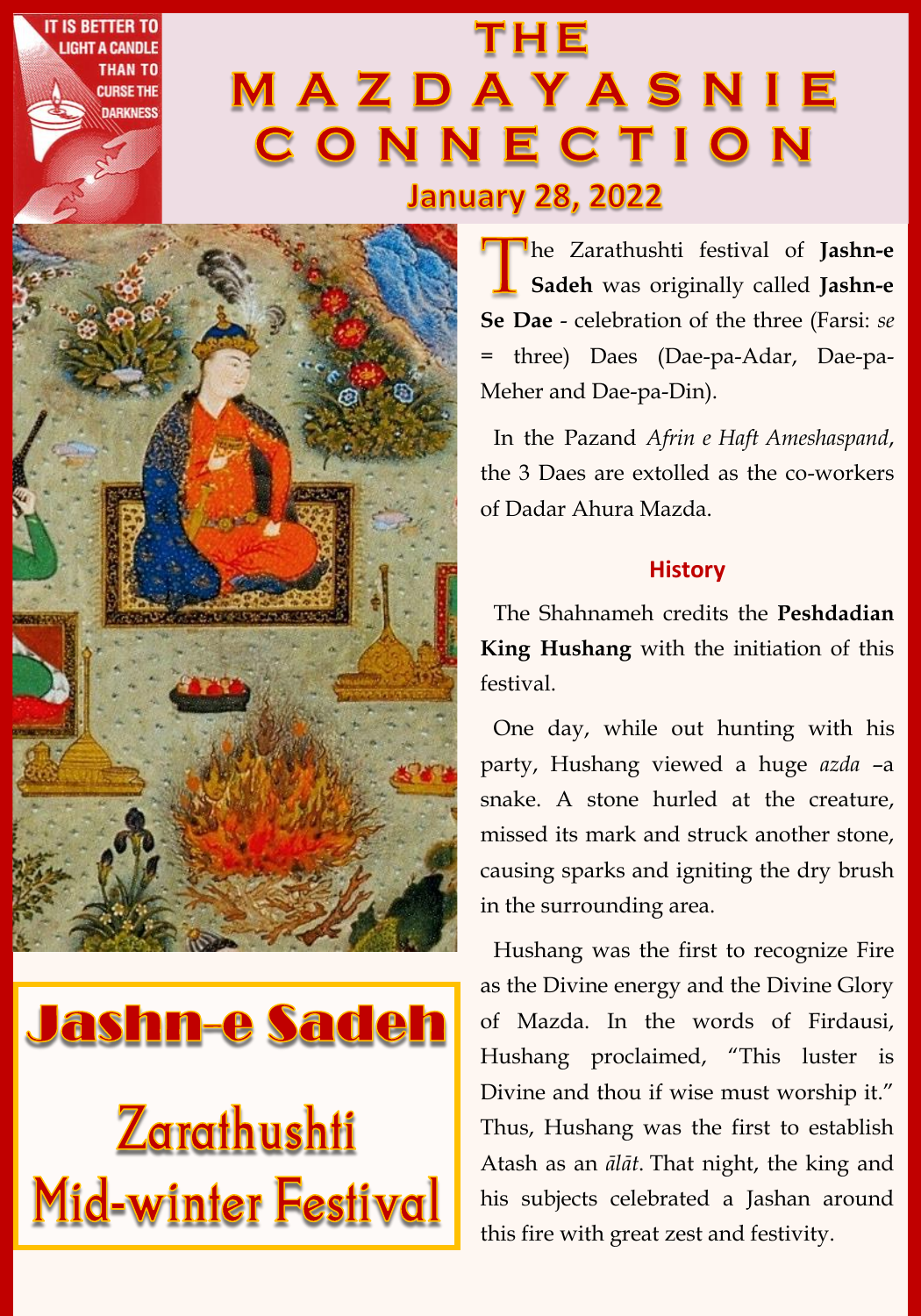

King Hushang and the feast of Jashn-e Sadeh. Folio from the Tahmaspi Shahnameh circa 1540 C.E.